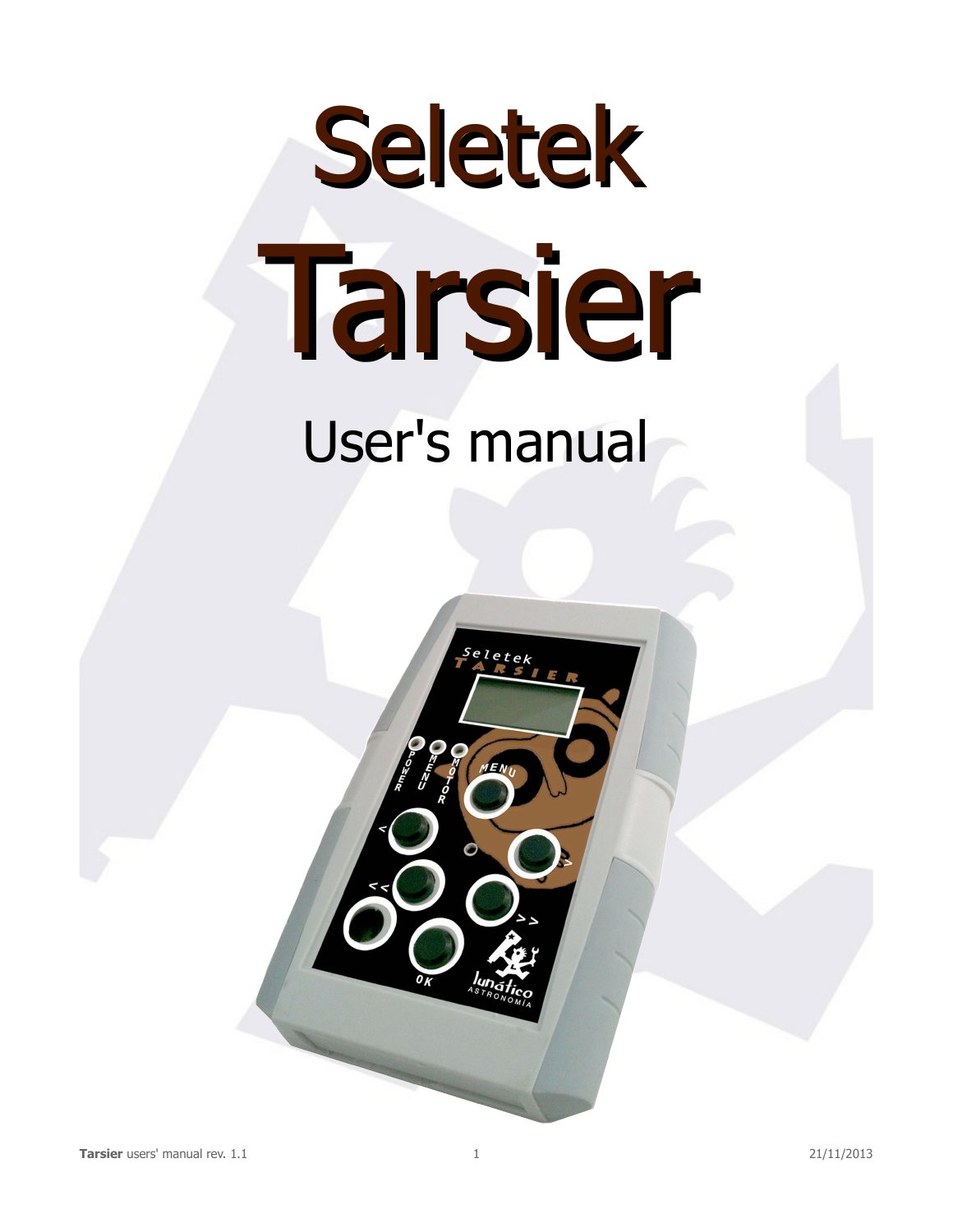The **Seletek Tarsier** has been designed to assist in the task of focusing a telescope, in those situations where a computer is not desirable or available.

While it will not perform auto-focusing functions, it will make the task of focusing much easier as:

- it will drive almost any kind of motor, from inexpensive DC ones to high accuracy stepper ones
- as you won't touch the focus knob, the scope will not vibrate thus making the process faster and more accurate
- focus positions can be permanently stored for a repeatable positioning of the imaging train
- it includes a display to make the process much easier
- and last, if a careful calibration is done, it will track the temperature as the session progresses and will automatically move the focuser to the correct position, avoiding the need to manually refocus every time.

### Setup

For the device to operate, you will have to supply:

- $\sim$  a 12V DC power supply (standard power jack, positive inside)
- $\sim$  a suitable motor coupled to your telescope focuser:
	- either a [stepper one](http://tienda.lunatico.es/epages/Store.sf/en_GB/?ObjectPath=/Shops/Store.Lunatico/Products/CMT05) (any of the Seletek focuser motors and plates, apart from motors by Technical Innovations, Moonlite, FeatherTouch, Lakeside...) These motors will use the DB9 connector of the **Tarsier**
	- $\bullet$  or an inexpensive DC one (from Orion, Rigel systems or many others) These ones will connect to the mono audio jack of the **Tarsier**
- $\clubsuit$  Optionally, an [external temperature sensor](http://tienda.lunatico.es/epages/Store.sf/en_GB/?ObjectPath=/Shops/Store.Lunatico/Products/ACASEL07) (again, compatible with all other Seletek models)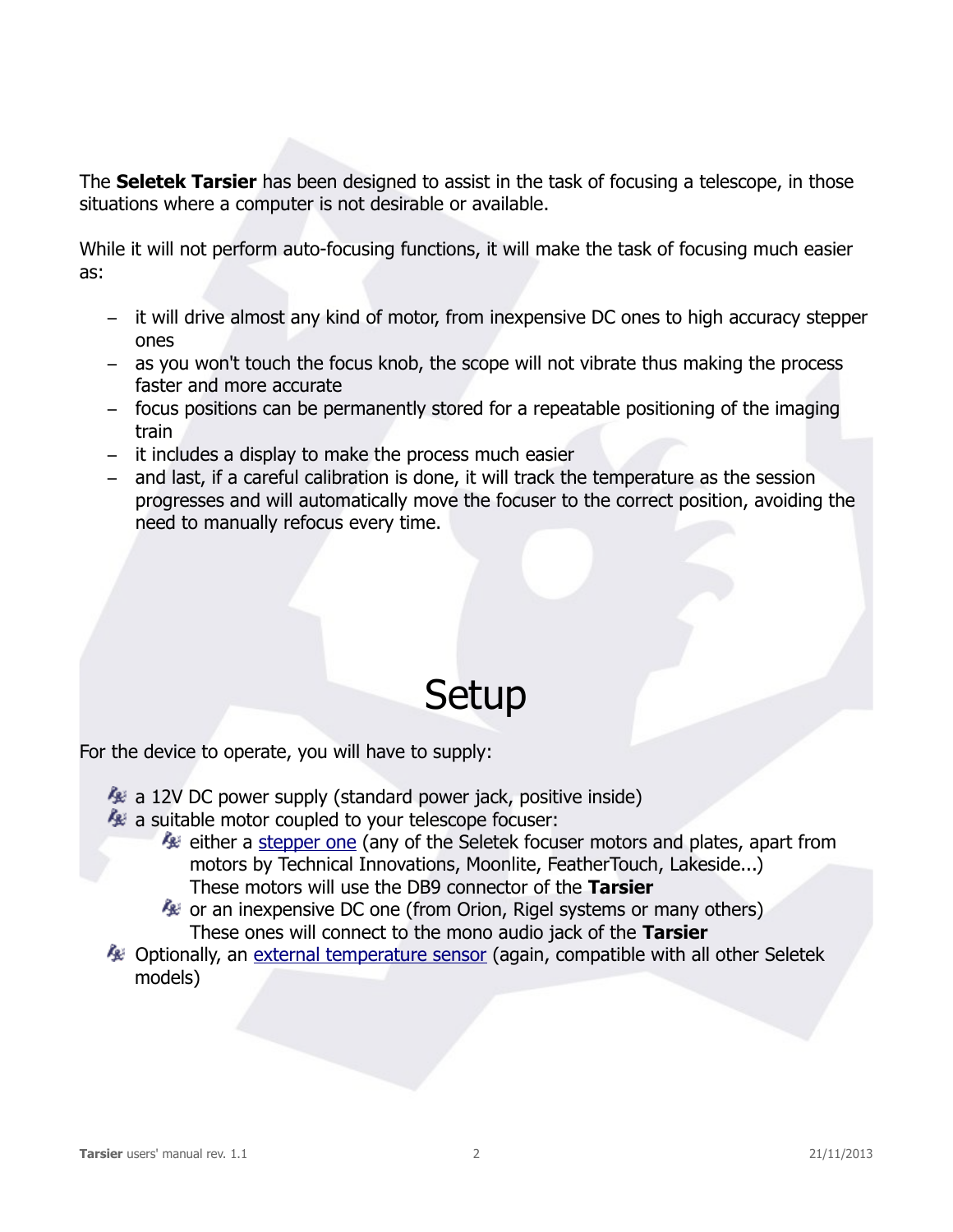# Operation of the Tarsier

One powered, we'll be presented with the main screen:  $\mathsf{Tarsier}$ 



'M9 C

P: 0

… where we can see the actual position of the motor ("0"). If we have installed the optional temperature sensor, the current temp. in ºC will also be displayed

First, please note the buttons can be pressed in two ways, a "*normal*" one, button pressed and released in a few tenths of a second, and a "long" one, if the button is kept pressed for longer.

So, going to business, the *buttons* will operate in the following way:

|                          | "Menu"<br>[ <i>normal press</i> ] $\rightarrow$ access the <b>MENU</b><br>[long press] $\rightarrow$ save the current position, see later in the<br>manual                                                                                                                                                    |
|--------------------------|---------------------------------------------------------------------------------------------------------------------------------------------------------------------------------------------------------------------------------------------------------------------------------------------------------------|
| $\overline{\phantom{0}}$ | ">" and "<" $\rightarrow$ move to either direction, in a "slow" way, that<br>meaning:<br>- [normal press] the motor will move a small number of<br>steps (you can define that number from the MENU)<br>- [long press] it will move continuously at the slowest<br>speed defined, until the button is released |
| $\overline{\mathcal{L}}$ | ">>" and "<<" $\rightarrow$ same as before, but faster:<br>- [normal press] the motor will move a higher number of<br>steps (you can also define that number from the MENU)<br>- [long press] it will move continuously accelerating from<br>the slowest speed defined to the fastest one                     |
|                          | "OK"<br>[ <i>long press</i> ] $\rightarrow$ the current position (and temperature if<br>available) will be stored in the internal list                                                                                                                                                                        |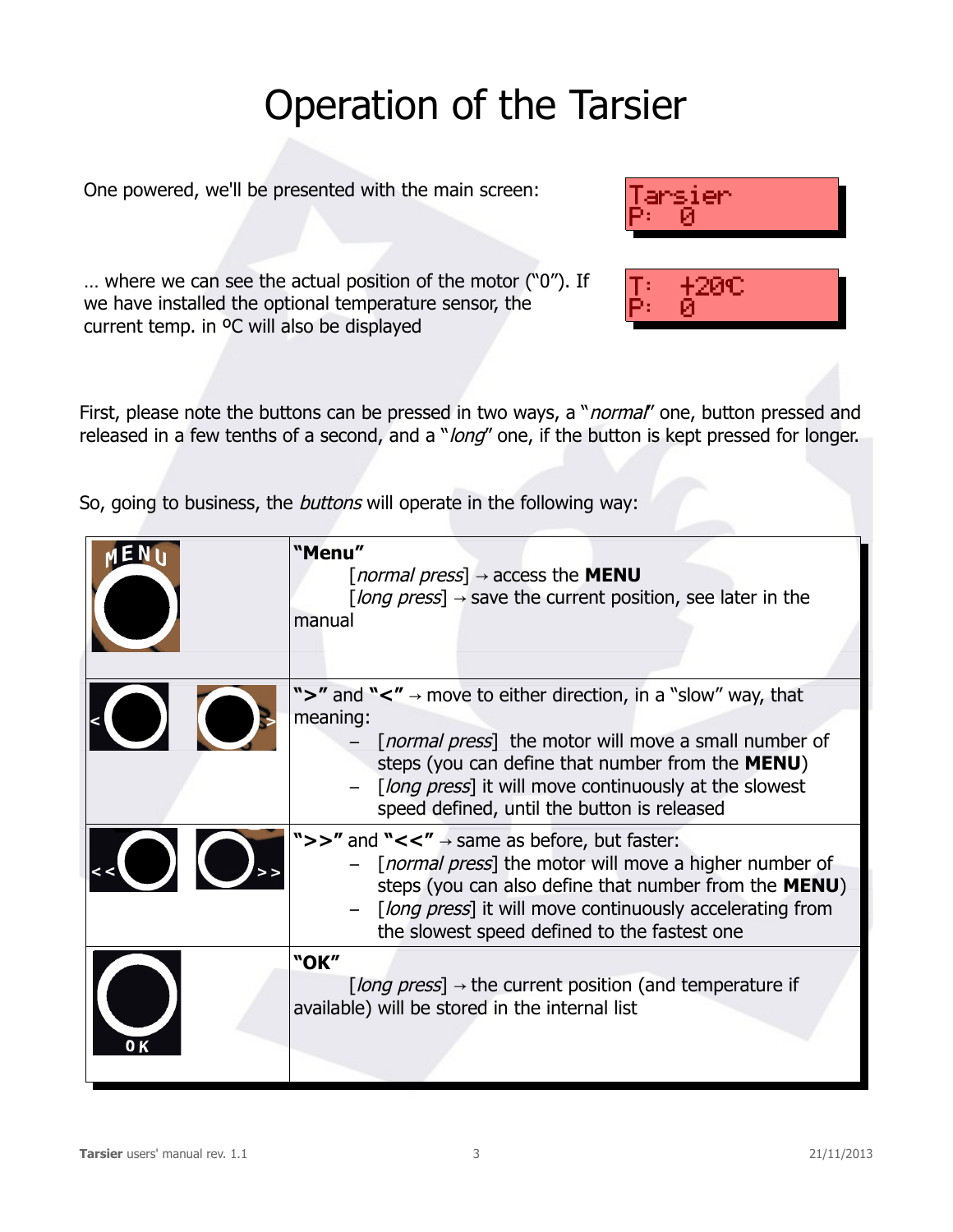So far, we can already operate our **Tarsier**; no configuration is needed in many cases, and our "focusing experience" has already improved compared to a fully manual operation.

Take make the most of the **Tarsier**, however, it is recommended to keep reading.

From the **MENU**, we will access quite a few options:

- [Saved points](#page-4-1)
- **EXTERNATION TEMPERATURE COMPENSATION (SUBMENU)** 
	- $\mathcal V$  from current point
	- $\checkmark$  from saved point
	- $\boldsymbol{\nu}$  parameters

#### **[Motor configuration](#page-5-0) (SUBMENU)**

- $\mathcal V$  Minimum speed
- $\mathcal V$  Maximum speed
- $\vee$  High accuracy (steps)
- $\checkmark$  Low accuracy (steps)
- $\mathcal V$  Motor type
- $\boldsymbol{\mathsf{v}}$  Wiring
- $\mathcal V$  Backlash
- $\mathcal V$  Halfstep
- $\vee$  Power while moving
- $\vee$  Power while stopped
- $\mathcal V$  Reset position
- **[Backlight](#page-6-2)**
- **[Contrast](#page-6-1)**
- **Nolume**

Pressing "**OK**" at any option will go down in the **MENU**, pressing "**MENU**" will go up until back to the main screen.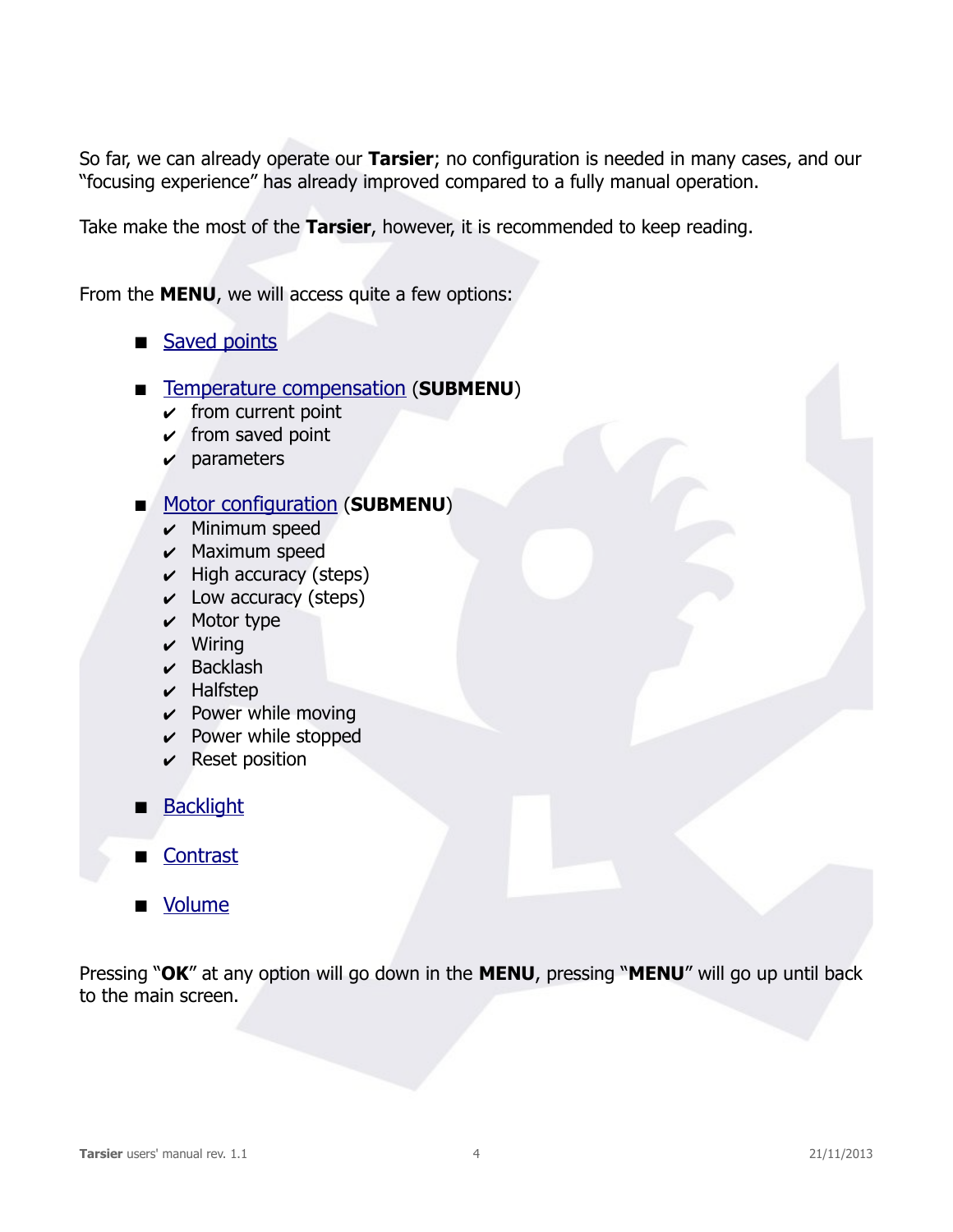#### **Detailed description of options**:

<span id="page-4-1"></span>Saved points

Access to the list of saved positions; use the direction keys to navigate, **OK** to perform a goto to the displayed point, long press of **OK** to delete the point.

The points with stored temperature reading will be used for the temperature compensation algorithm.

Menu to go back

- <span id="page-4-0"></span>**Temperature compensation (SUBMENU)** (more on temp. comp. Later)
	- $\mathcal V$  from current point

the controller will understand the scope is already correctly focused, and will start applying corrections, based on the temperature drift, from this moment.

Press "Menu" to leave the temperature compensation mode, no other buttons will have any effect while active.

 $\mathsf{\check{v}}$  from saved point

the controller will understand the scope is NOT correctly focused, and **will first move to the position matching the current temperature**, then apply corrections, based on the temperature drift, from this moment.

This feature is the most powerful to users with a fixed imaging train as, if the focuser is not moved manually (disengaging the motor) at any time, the can be up and running in no time!

Press "Menu" to leave the temperature compensation mode, no other buttons will have any effect while active.

✔ Parameters

will simply display the parameters calculated for the current set of points, showing the slope and the offset.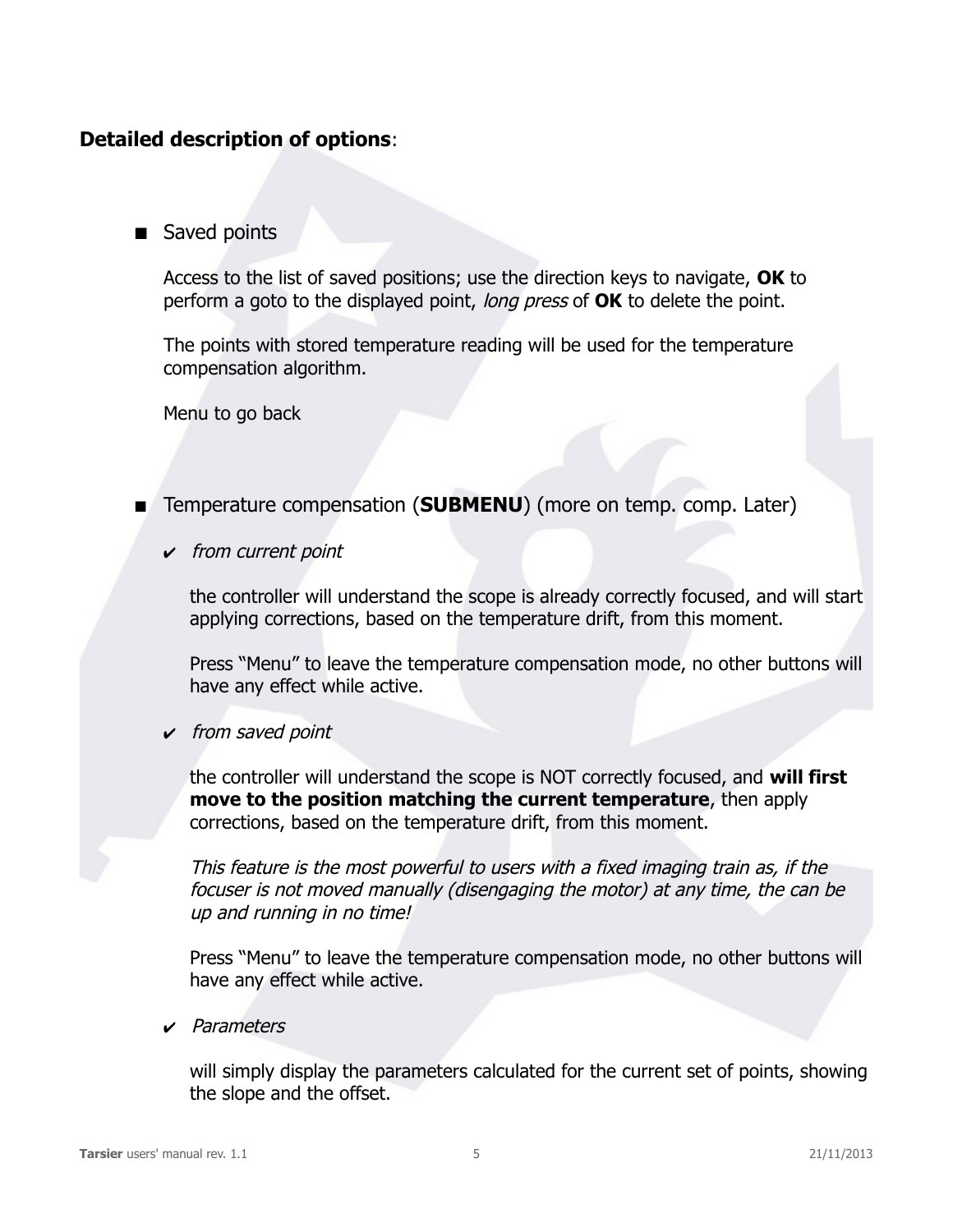- <span id="page-5-0"></span>**Motor configuration (SUBMENU)** 
	- $\boldsymbol{\mathsf{v}}$  Minimum speed
		- specify the minimum speed of the motor, in milliseconds / step.
	- $\mathcal V$  Maximum speed
		- specify the maximum speed of the motor, in milliseconds / step.

**Note**: as it is specified in ms / step, the value for min. speed should be higher than the value for max speed!

- $\vee$  High accuracy (steps)
	- this number defines the number of steps that the focuser:
		- will move when the buttons **"<"** or **">"** are pressed normally
		- will wait for the temperature correction algorithm before applying any actual movement

So, basically, this number should be related to the length, in steps, of your CFZ (critical focus zone). I suggest to use ½ the CFZ.

- $\vee$  Low accuracy (steps)
	- number of steps a "normal press" of the **"<<"** and **">>"** buttons will imply
- ✔ Motor type
	- used to select unipolar stepper (default), bipolar, DC or even step/direction interface
- $\boldsymbol{\mathsf{v}}$  Wiring
	- Lunático (default), Lunático reversed motion, RF/Moonlite, RF/Moonlite reversed.
- $\vee$  Backlash
	- backlash of the setup in steps
- ✔ Halfstep
	- true or false, to drive the motor in full (default) steps or halved ones
- $\mathcal V$  Power while moving
	- % of the input power to be applied to the motor while in motion (PWM)
- $\vee$  Power while stopped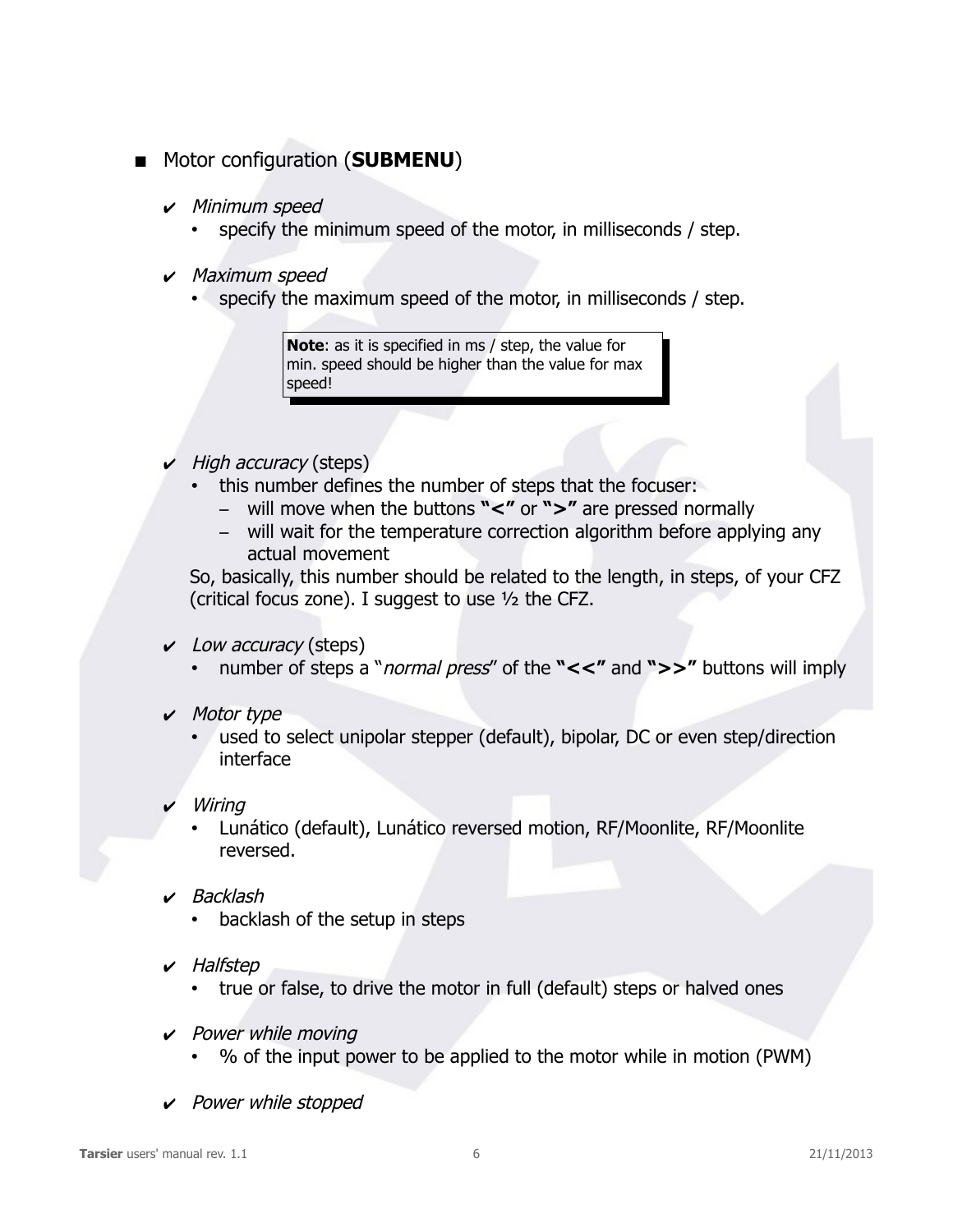- same as before, while the motor is stopped (defaults to 0, only change if very sure of what you're doing)
- $\mathcal V$  Reset position
	- sets current position as "0", then cleans the "saved points" list and also updates the power on position to 0.
- <span id="page-6-2"></span>**Backlight** 
	- $\mathbf v$  adjust the brightness of the screen
- <span id="page-6-1"></span>■ Contrast
	- $\boldsymbol{\nu}$  adjust the contrast of the screen
- <span id="page-6-0"></span>**volume** 
	- $\overline{v}$  adjust the volume of the "key click"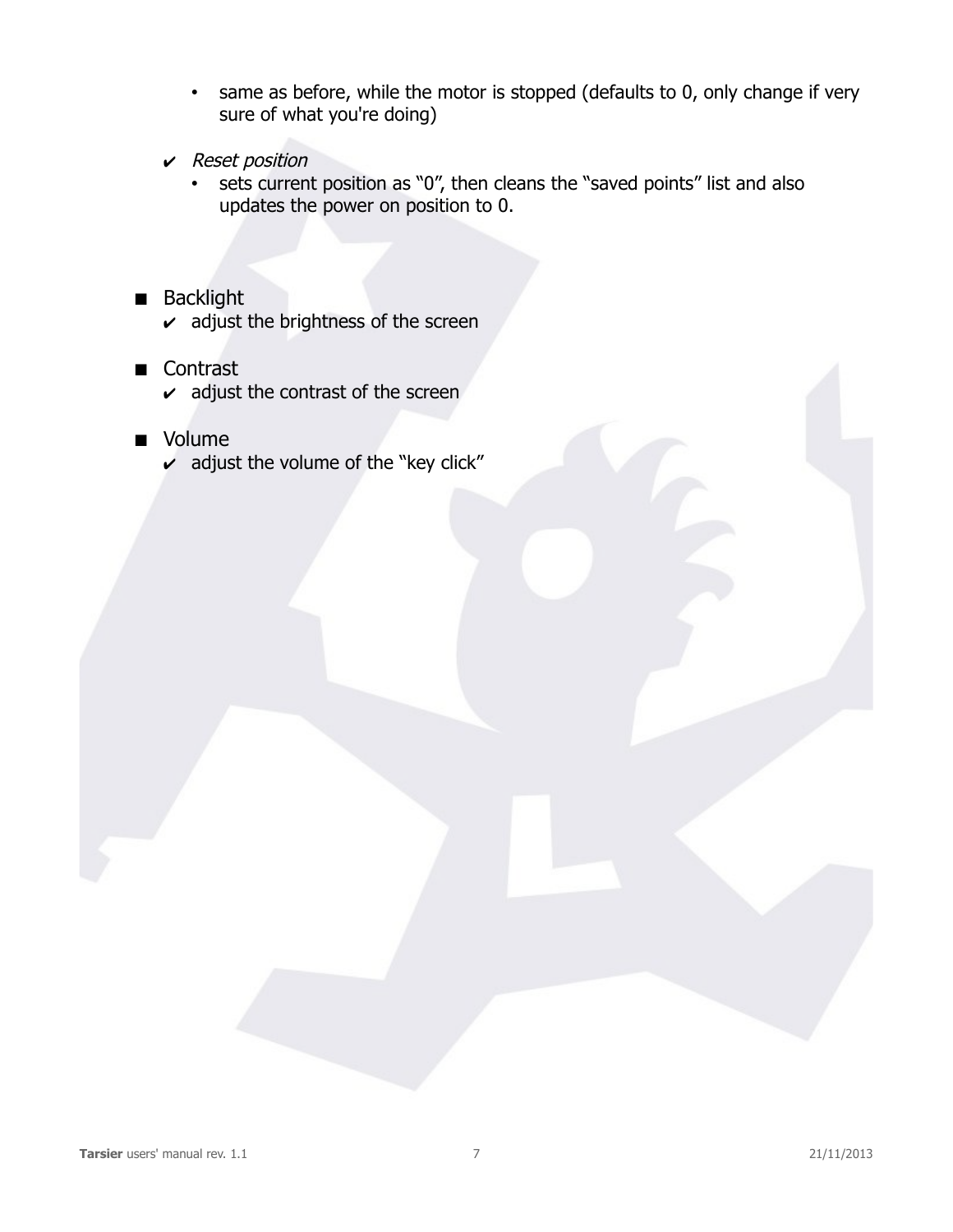## A few final notes

#### a) About focuser position when storing the telescope

If you want your "goto" points, or your *absolute*<sup>[1](#page-7-0)</sup> temperature tracking parameters (that is, when you select from "saved point") to work between sessions, then it is important that the Tarsier "memorizes" the current position before switching it off.

This can be accomplished simply by pressing "Menu", long press, before switching it off, until the message "position saved" is displayed.

#### b) Saving the "fully racked in" position in the list

It may be convenient to store this position as one (the first?) of the "goto" points in the controller. Doing so, it won't be needed to save the position everyday (just the first one) and packing to go back home will be faster.

Beware, however, if you plan to use temperature compensation, and the temperature is stored with that position, this will void the algorithm, as it will believe that point to be a valid focus point for that temperature.

A trick for this to work not fooling the temperature compensation:

- $\sim$  press the direction buttons until the focuser is fully racked in
- $\sim$  carefully unplug the motor, so the temperature sensor is also removed (in general, it is not recommended hot plugging, just be careful this time!)
- $\sim$  wait a few seconds until the temperature reading disappears from the main screen (it will be replaced by "No temp"); please be patient until the "No temp" is fixed on the screen, it may take a while as the temperature readings are averaged
- $\sim$  now long-press "Ok" to save the point to the list.
- Also long-press "Menu" to store the position as the one it will start from on power up.

You can now go to the "Saved points" menu option to check the current position was saved with no temperature attached.

c) About temperature compensation in general

The accuracy of this approach will depend on motor and focuser quality, and on the thermal

<span id="page-7-0"></span><sup>1</sup> The other way of applying temperature compensation, focusing first, will always be available whatever the focuser position... as long as you don't change the focal length of the setup!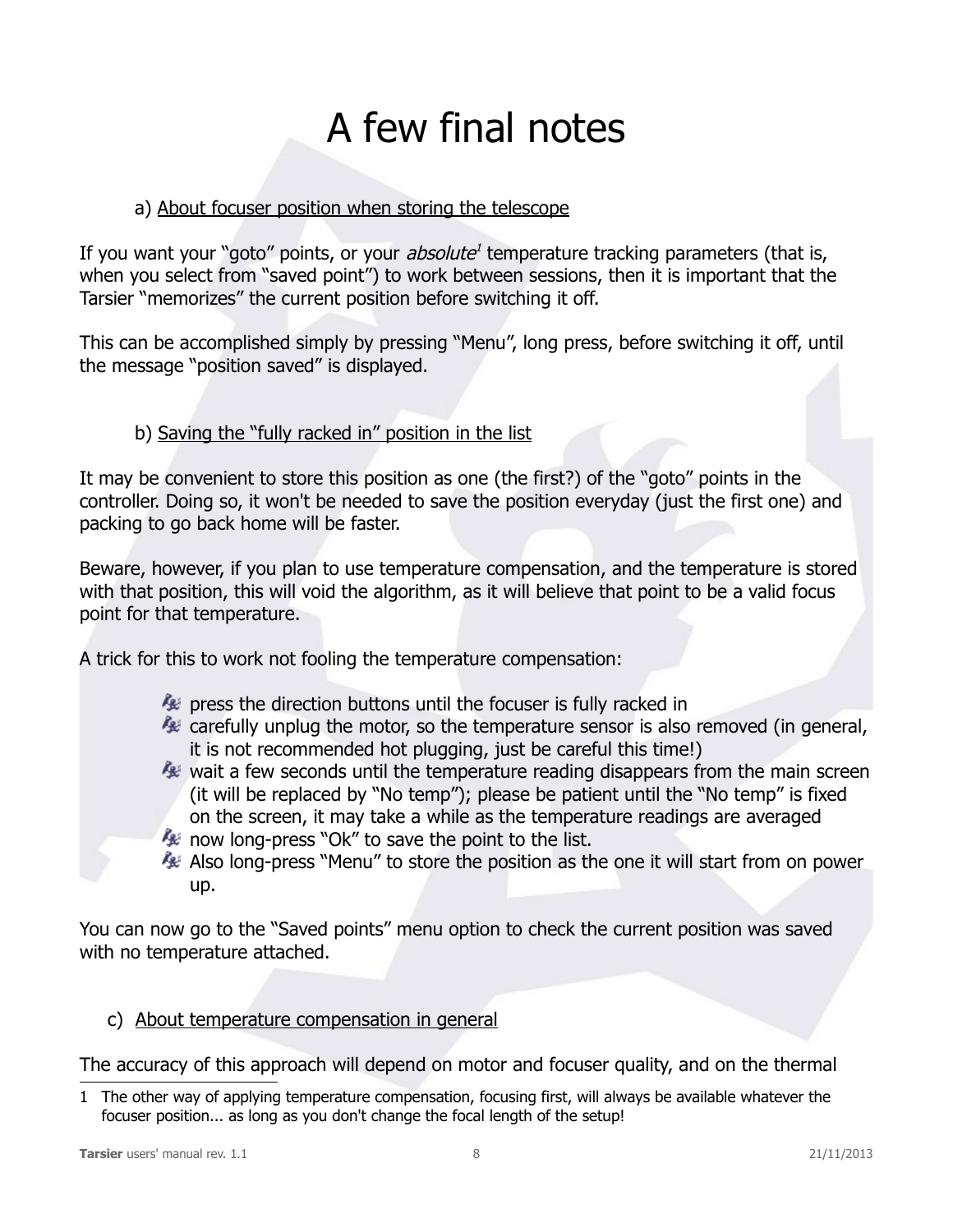behavior of the telescope. With a good stepper motor (not with a DC one!), and a decent focuser, if you are careful setting it up you'll be surprised of the results.

In order to maximize the possibilities of success, you should remember that:

- It is recommended to place the temperature sensor in contact with the OTA, covered in such a way that no wind affects the reading.

- Usually the tubes "shrink" with the fall of temperature of the night. So it is better to do the first focusing outwards, pulling out the focuser, to do it match with small compensation motions, that will also be outwards.

- A good backlash calibration will be of real help in case the motor has to change direction.

- And of course, and foremost, a careful selection of points, as perfectly focused as possible, and good temperature readings.

Last, for those curious, even if the temperature is displayed in approx. Celsius degrees, no decimal places, it is stored in the system in 1/37 degree increment, far more than enough for the purpose of focusing.

|                     | MinSpeed                | MaxSpeed | MotorType | Wiring      | Halfstep  | Power<br>moving | Power<br>Stopped |
|---------------------|-------------------------|----------|-----------|-------------|-----------|-----------------|------------------|
| Lunatico            | 10                      | 8        | unipolar  | Lunatico    | Optional  | 100             |                  |
| <b>RoboFocus</b>    |                         | 5        | unipolar  | rf/moonlite | Optional  | 100             | 0                |
| <b>FeatherTouch</b> | $\overline{\mathbf{z}}$ | 3        | bipolar   | lunatico    | Optional  | 100             | $\mathbf{0}$     |
| Typ. DC             | 50                      | 50       | DC        | lunatico    | <b>No</b> | 100             | 0                |

Recommended values: